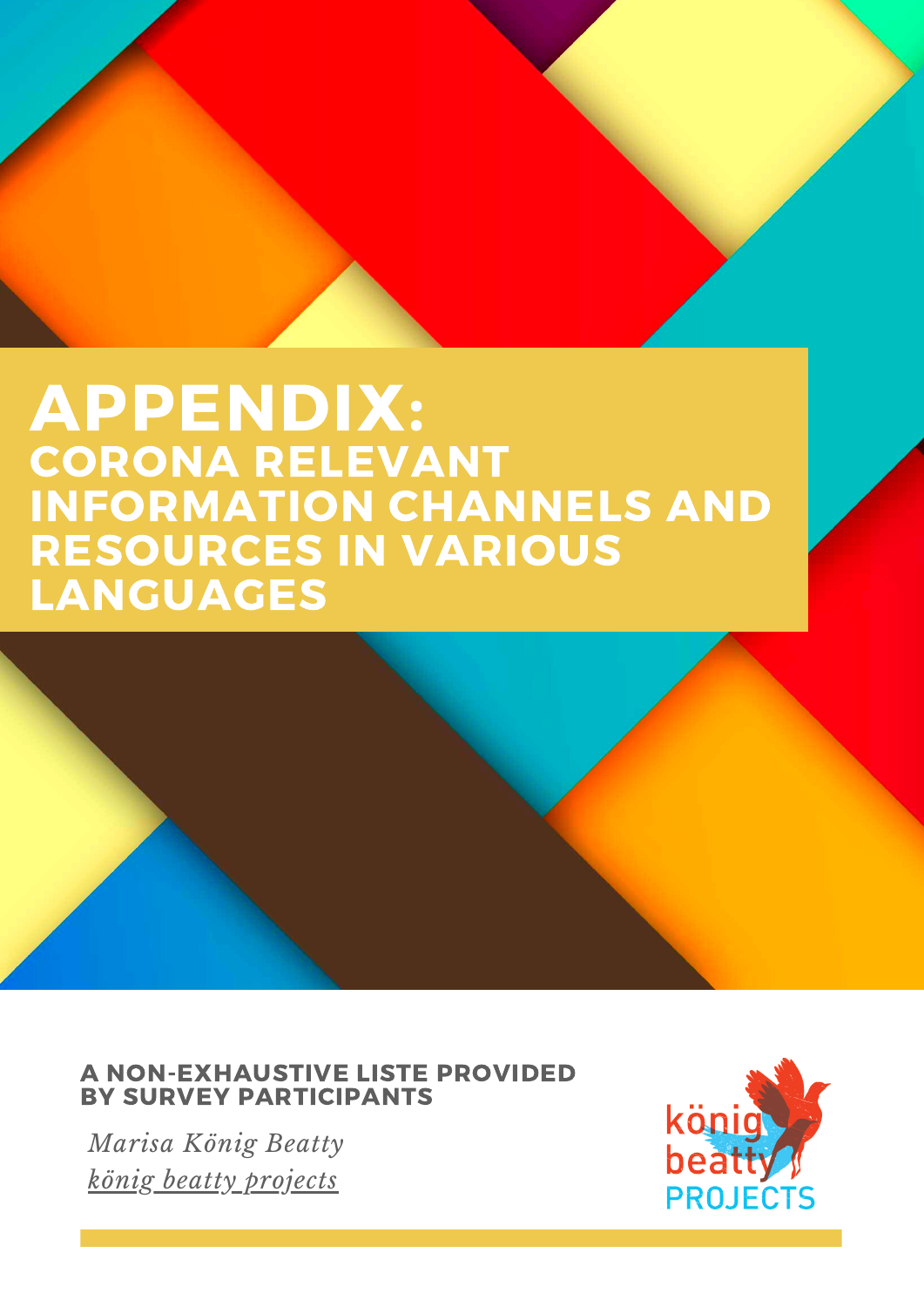*The following is a non-exhaustive list of information resources collected from respondents and local government officials, in various languages, sorted by theme group or target audience, with corresponding links:*

### GOVERNMENT WEBSITES

### **[Bundesamt für Gesundheit \(BAG\)](http://bag.admin.ch/) (bag.admin.ch) [- DE, FR, IT, EN](http://bag.admin.ch/)**

*Official Swiss Federal Office for Public Health; decisions related to Swiss-wide measures in Switzerland*

- [BAG Information in beginner German](http://www.bag.admin.ch/bag/de/home/krankheiten/ausbrueche-epidemien-pandemien/aktuelle-ausbrueche-epidemien/novel-cov/leichte-sprache.html)
- [BAG Information in German Sign-Language](http://www.bag.admin.ch/bag/de/home/krankheiten/ausbrueche-epidemien-pandemien/aktuelle-ausbrueche-epidemien/novel-cov/gebaerdensprache.html)

## **C[ity of Zug \(](https://www.stadtzug.ch/)www.stadtzug.ch) - DE, (EN site not updated with Covid infos)**

*Official City of Zug Website*

### **[City of Thalwil \(](http://www.thalwil.ch/corona)www.thalwil.ch**) - **DE**

*Official City of Thalwil Website*

**[State Secretariat for Economic Affairs \(SECO\)](https://www.seco.admin.ch/seco/en/home.html)** (**www.seco.admin.ch) - DE, FR, IT, EN** *Official Office for Economic Affairs, Support for businesses, employers and employees.*

### **[Swiss Federal Website](http://www.admin.ch/) (www.admin.ch) - DE, FR, IT, RM, EN**

*Official Website of the Swiss Presidents, Links to relevant government departments offering support and info*

**[Integration Support, Canton Zürich](http://www.integration.zh.ch/) (www.integration.zh.ch) - DE / some articles available in multiple languages**

*Official Cantonal Immigration portal, Information regarding travel and permits for non-Swiss citizens*

**[Health Department of Zürich](https://gd.zh.ch/) (www.gd.zh.ch) - DE** *Official Cantonal Health Department Website*

**[University Children's Hospital of Zürich \(KISPI\) \(](https://www.kispi.uzh.ch/de/Seiten/default.aspx)www.kispi.uzh.ch) - DE** *Medical viewpoint on children and Corona, recommendations and information from official Paediatric sources*

### **[CH.ch](http://www.ch.ch/) (www.ch.ch) - DE, FR, IT, RM, EN**

*The Swiss authorities online, a service of the confederation, cantons and communes*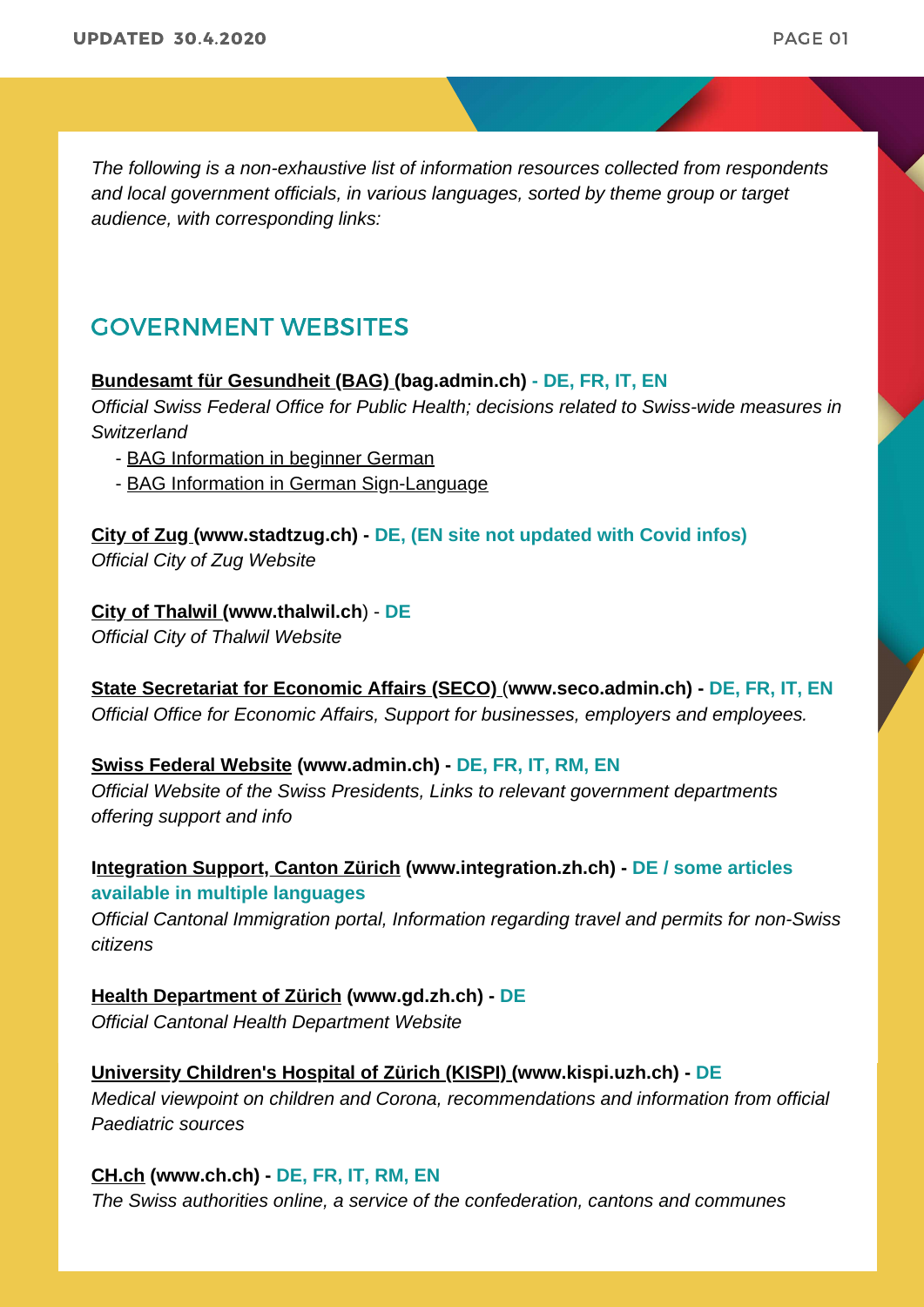### NGO'S / NON-PROFIT ASSOCIATIONS

### **[Handwerk und Gewerbe Verein \(HGV\) Thalwil](https://hgv-thalwil.ch/home/) (www.hgv-thalwil.ch) - DE**

*Association of Small and Mid-Sized Businesses; information and support for businesses seeking short- and long- term financial and other support*

**[Living in Luzern / LiLi Center \(](http://www.livingin.swiss/)www.livingin.swiss) - DE, EN** *Personal and professional support for internationals living in Switzerland with a focus on Luzern and the surrounding areas*

**[Migesplus](http://www.migesplus.ch/themen/coronavirus-de) (www.migesplus.ch) - DE, FR, IT, EN** Official Swiss Red Cross website

### CASE TRACKERS

**[Covid-19 Information for Switzerland](http://www.corona-data.ch/) (www.corona-data.ch) - EN** *Swiss Specific Cases Tracker*

**[John's Hopkins University](http://www.coronavirus.jhu.edu/) (www.coronavirus.jhu.edu) - EN** *Worldwide Cases Tracker from top US Medical University*

**Worldometers: Coronavirus (www.worldometers.info) - EN** *Worldwide Cases Tracker*